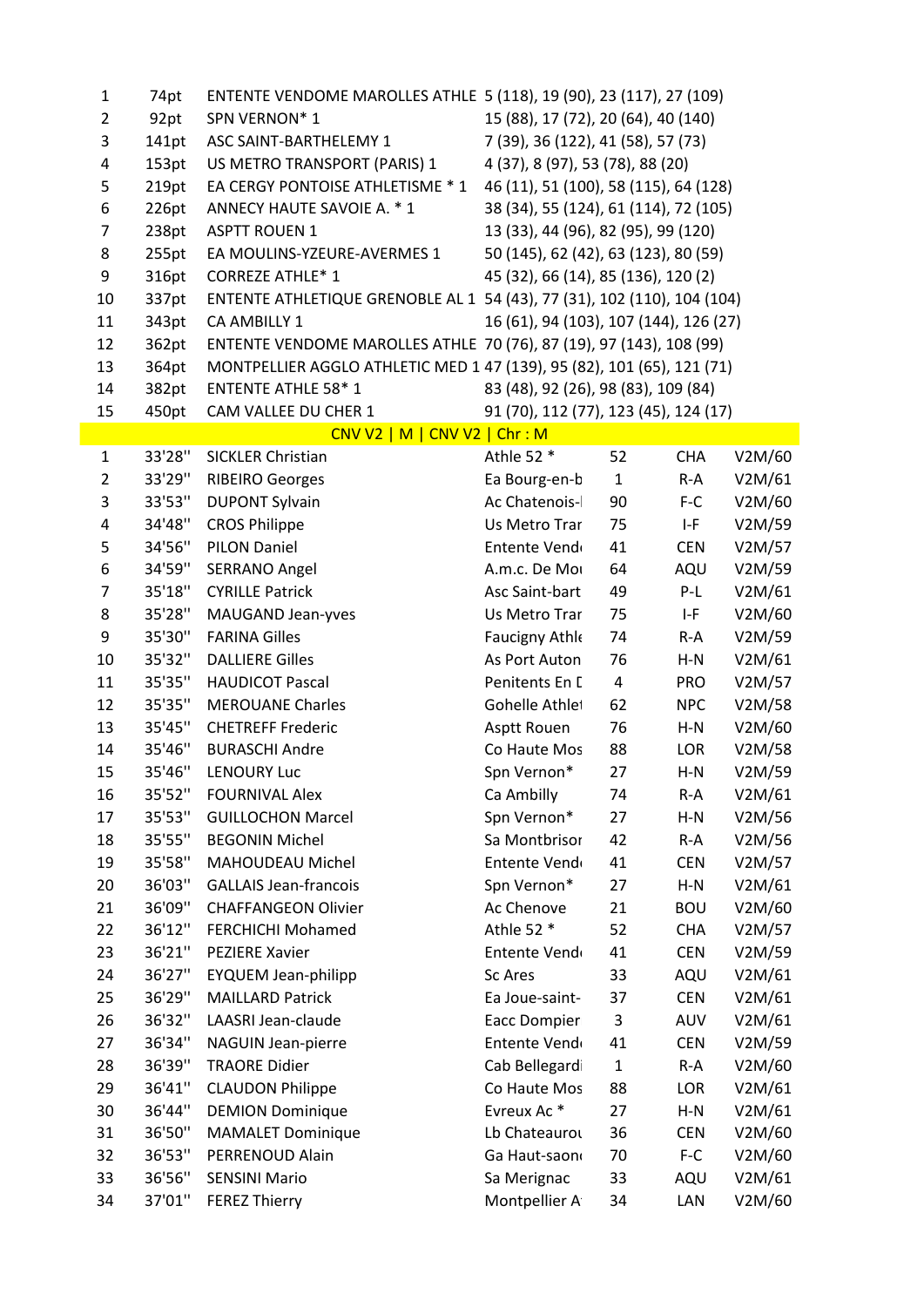| 35 | 37'07'' | <b>DUPUY Louis</b>               | <b>Csjb Angers</b>   | 49 | $P-L$      | V2M/61 |
|----|---------|----------------------------------|----------------------|----|------------|--------|
| 36 | 37'07"  | <b>PREZELIN Laurent</b>          | Asc Saint-bart       | 49 | $P-L$      | V2M/58 |
| 37 | 37'14"  | <b>POMMEY Didier</b>             | <b>Entente Chalo</b> | 71 | <b>BOU</b> | V2M/60 |
| 38 | 37'19"  | <b>CHRETIEN Pascal</b>           | Annecy Haute         | 74 | $R-A$      | V2M/61 |
| 39 | 37'38"  | <b>AUBONNET Jean-paul</b>        | Entente Oues!        | 69 | $R-A$      | V2M/58 |
| 40 | 37'40"  | <b>TACITE Bertin</b>             | Spn Vernon*          | 27 | $H-N$      | V2M/59 |
| 41 | 37'41"  | <b>FERREIRA Antonio</b>          | Asc Saint-bart       | 49 | P-L        | V2M/61 |
| 42 | 37'44"  | <b>MARTINS Anibal</b>            | <b>Entente Sevre</b> | 85 | $P-L$      | V2M/58 |
| 43 | 37'47"  | <b>BOUILLY Pascal</b>            | Luce Mainvilli       | 28 | <b>CEN</b> | V2M/58 |
| 44 | 37'49"  | <b>MAUDUIT Eric</b>              | Asptt Rouen          | 76 | $H-N$      | V2M/59 |
| 45 | 37'51"  | <b>CHAUVET Pascal</b>            | Correze Athle        | 19 | LIM        | V2M/59 |
| 46 | 37'54"  | <b>BERANGE Gerard</b>            | Ea Cergy Pont        | 95 | $I-F$      | V2M/61 |
| 47 | 37'55"  | <b>SOMRANI Jalel</b>             | Montpellier A        | 34 | LAN        | V2M/61 |
| 48 | 37'56"  | <b>MAURIN Michel</b>             | Saint-christol       | 30 | LAN        | V2M/61 |
| 49 | 37'57"  | <b>GRADOS Andre</b>              | Athle Saint-m        | 10 | <b>CHA</b> | V2M/53 |
| 50 | 37'57"  | ZAGHET Thierry                   | Ea Moulins-yz        | 3  | AUV        | V2M/61 |
| 51 | 38'01"  | <b>MENCLE Alex</b>               | Ea Cergy Pont        | 95 | $I-F$      | V2M/58 |
| 52 | 38'03"  | <b>PAJOT Pascal</b>              | <b>Stade Auxerre</b> | 89 | <b>BOU</b> | V2M/57 |
| 53 | 38'08"  | <b>JACQUIN Philippe</b>          | Us Metro Trar        | 75 | $I-F$      | V2M/58 |
| 54 | 38'10"  | DEBIOSSAT Jean-noel              | Entente Athle        | 38 | $R-A$      | V2M/57 |
| 55 | 38'13"  | <b>REY Gerard</b>                | Annecy Haute         | 74 | $R-A$      | V2M/58 |
| 56 | 38'24"  | PINTO Antonio                    | Entente Vend         | 41 | <b>CEN</b> | V2M/54 |
| 57 | 38'25"  | <b>GUILLOUCHE Joel</b>           | Asc Saint-bart       | 49 | $P-L$      | V2M/57 |
| 58 | 38'32"  | PEREIRA DA SILVA Dominique (Por) | Ea Cergy Pont        | 95 | $I-F$      | V2M/59 |
| 59 | 38'34"  | <b>NABIALEK Pascal</b>           | Spn Vernon*          | 27 | $H-N$      | V2M/60 |
| 60 | 38'39"  | <b>LECRONT Philippe</b>          | Givet-revin Ac       | 8  | <b>CHA</b> | V2M/57 |
| 61 | 38'45"  | <b>PEOCH Marc</b>                | Annecy Haute         | 74 | $R-A$      | V2M/61 |
| 62 | 38'46"  | DARANJO Jean-pierre              | Ea Moulins-yz        | 3  | AUV        | V2M/58 |
| 63 | 38'47"  | <b>PROC Martial</b>              | Ea Moulins-yz        | 3  | AUV        | V2M/57 |
| 64 | 38'49"  | ROUCHETTE Patrick                | Ea Cergy Pont        | 95 | $I-F$      | V2M/60 |
| 65 | 38'53"  | <b>BESSON Francois</b>           | Vanves Run Cl        | 92 | $I-F$      | V2M/60 |
| 66 | 38'55"  | <b>BESSE Jean-pierre</b>         | Correze Athle        | 19 | LIM        | V2M/54 |
| 67 | 39'03"  | <b>FOUSSARD Dominique</b>        | Entente Vend         | 41 | <b>CEN</b> | V2M/59 |
| 68 | 39'04"  | <b>EVESQUE Patrick</b>           | Saint-christol       | 30 | LAN        | V2M/60 |
| 69 | 39'06"  | <b>BESNARD Guy</b>               | Gap Hautes Al        | 5  | <b>PRO</b> | V2M/57 |
| 70 | 39'08"  | <b>HOCINE Mouloud</b>            | Entente Vend         | 41 | <b>CEN</b> | V2M/58 |
| 71 | 39'10"  | <b>LEFORT Jacky</b>              | Asc Saint-bart       | 49 | $P-L$      | V2M/58 |
| 72 | 39'11"  | <b>MOREL Denis</b>               | Annecy Haute         | 74 | $R-A$      | V2M/58 |
| 73 | 39'11"  | <b>ARRIAL Didier</b>             | <b>Entente Sevre</b> | 85 | $P-L$      | V2M/58 |
| 74 | 39'14"  | <b>FOURTIER Eric</b>             | Athle 52 *           | 52 | <b>CHA</b> | V2M/59 |
| 75 | 39'16"  | <b>OUADAA Rachid</b>             | Athle Saint-mo       | 10 | <b>CHA</b> | V2M/58 |
| 76 | 39'17"  | <b>DESARMEAUX Bernard</b>        | Ac Ondaine Fi        | 42 | $R-A$      | V2M/54 |
| 77 | 39'24"  | <b>CHAUVET Gilles</b>            | <b>Entente Athle</b> | 38 | $R-A$      | V2M/61 |
| 78 | 39'32"  | <b>HEISE Uwe</b>                 | Club Athletiqu       | 42 | $R-A$      | V2M/54 |
| 79 | 39'35"  | RIOU Jean                        | Vs Ozoir La Fe       | 77 | $I-F$      | V2M/55 |
| 80 | 39'44"  | <b>FETAUD Didier</b>             | Ea Moulins-yz        | 3  | AUV        | V2M/53 |
| 81 | 39'46"  | <b>SIRON Daniel</b>              | Ea Cergy Pont        | 95 | I-F        | V2M/60 |
| 82 | 39'46"  | <b>MASSE Francois</b>            | Asptt Rouen          | 76 | $H-N$      | V2M/59 |
| 83 | 39'49"  | <b>DIGAT Pascal</b>              | <b>Entente Athle</b> | 58 | <b>BOU</b> | V2M/60 |
| 84 | 39'52"  | <b>BIGEL Vincent</b>             | <b>Beziers Chemi</b> | 34 | LAN        | V2M/60 |
|    |         |                                  |                      |    |            |        |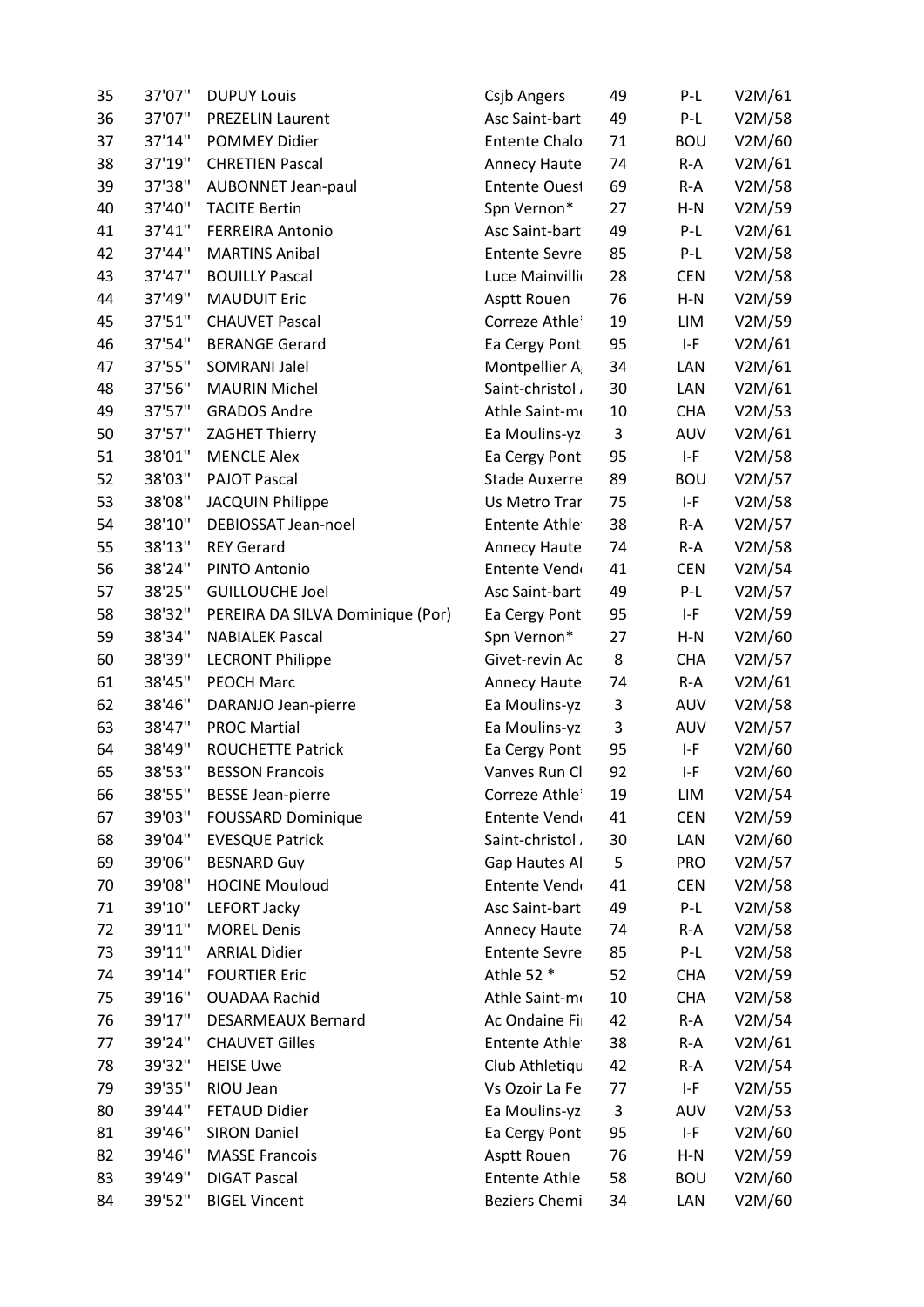| 85  | 39'53" | <b>SIMANDOUX Pascal</b>         | Correze Athle        | 19           | LIM        | V2M/59 |
|-----|--------|---------------------------------|----------------------|--------------|------------|--------|
| 86  | 39'56" | <b>BRODIN Remy</b>              | <b>Entente Athle</b> | 53           | $P-L$      | V2M/55 |
| 87  | 39'59" | <b>BLANCHECOTTE Jean-claude</b> | Entente Vend         | 41           | <b>CEN</b> | V2M/56 |
| 88  | 40'12" | <b>BOTTET Guy</b>               | Us Metro Trar        | 75           | $I-F$      | V2M/59 |
| 89  | 40'19" | <b>SCHNEIDER Jean-claude</b>    | As Cheminots         | 57           | LOR        | V2M/53 |
| 90  | 40'26" | <b>BALLET Christophe</b>        | Aj Auxerre Seo       | 89           | <b>BOU</b> | V2M/61 |
| 91  | 40'29" | <b>GRODWOHL Patrick</b>         | Cam Vallee Du        | 41           | <b>CEN</b> | V2M/61 |
| 92  | 40'31" | <b>CATIER Thierry</b>           | <b>Entente Athle</b> | 58           | <b>BOU</b> | V2M/60 |
| 93  | 40'32" | <b>CADERON Herve</b>            | <b>Esperance Spc</b> | 93           | $I-F$      | V2M/56 |
| 94  | 40'36" | METRAL Jean-claude              | Ca Ambilly           | 74           | $R-A$      | V2M/60 |
| 95  | 40'36" | LAGNEAU Christophe (Bel)        | Montpellier A        | 34           | LAN        | V2M/58 |
| 96  | 40'43" | <b>CHATEAU Didier-gilles</b>    | Privas Rvr           | 7            | $R-A$      | V2M/57 |
| 97  | 41'00" | <b>TRETON Pascal</b>            | Entente Vend         | 41           | <b>CEN</b> | V2M/61 |
| 98  | 41'06" | <b>LAKAS Patrice</b>            | <b>Entente Athle</b> | 58           | <b>BOU</b> | V2M/59 |
| 99  | 41'14" | PLAUT Jean-claude               | Asptt Rouen          | 76           | $H-N$      | V2M/59 |
| 100 | 41'17" | <b>SANNA Christian</b>          | Penitents En L       | 4            | <b>PRO</b> | V2M/52 |
| 101 | 41'23" | <b>GAUFFRE Yves</b>             | Montpellier A        | 34           | LAN        | V2M/58 |
| 102 | 41'26" | <b>OLLIVERO Jean-pierre</b>     | <b>Entente Athle</b> | 38           | $R-A$      | V2M/60 |
| 103 | 41'28" | <b>GOFFARD Philippe</b>         | Annecy Haute         | 74           | $R-A$      | V2M/57 |
| 104 | 41'31" | MISCIOSCIA Dominique            | Entente Athle        | 38           | $R-A$      | V2M/58 |
| 105 | 41'36" | <b>LACHAUD Erick</b>            | <b>Entente Athle</b> | 38           | $R-A$      | V2M/60 |
| 106 | 41'48" | <b>MAGRON Michel</b>            | Cis Anould           | 88           | LOR        | V2M/52 |
| 107 | 41'51" | <b>VANDEWALLE Pascal</b>        | Ca Ambilly           | 74           | $R-A$      | V2M/59 |
| 108 | 41'58" | <b>MENAGE Patrice</b>           | Entente Vend         | 41           | <b>CEN</b> | V2M/59 |
| 109 | 42'17" | <b>LALET Dominique</b>          | <b>Entente Athle</b> | 58           | <b>BOU</b> | V2M/61 |
| 110 | 42'18" | AIT-AHMED Magid                 | Saint-christol       | 30           | LAN        | V2M/58 |
| 111 | 42'24" | <b>MOZET Michel</b>             | Annecy Haute         | 74           | $R-A$      | V2M/53 |
| 112 | 42'45" | <b>HODEBOURG Erick</b>          | Cam Vallee Du        | 41           | <b>CEN</b> | V2M/61 |
| 113 | 42'46" | <b>CLAIRE Michel</b>            | Ea Moulins-yz        | 3            | AUV        | V2M/52 |
| 114 | 42'54" | <b>GOESSENS Gilbert</b>         | Amberieu Ma          | $\mathbf{1}$ | $R-A$      | V2M/61 |
| 115 | 43'18" | <b>SCHMITT Jose</b>             | As Cheminots         | 57           | LOR        | V2M/55 |
| 116 | 43'32" | <b>KHALIFA Mohamed</b>          | Ea Moulins-yz        | 3            | AUV        | V2M/59 |
| 117 | 43'38" | <b>MAUGER Alain</b>             | Asc Saint-bart       | 49           | $P-L$      | V2M/56 |
| 118 | 43'41" | RIOLAND Dominique               | Ac Romoranti         | 41           | <b>CEN</b> | V2M/58 |
| 119 | 43'44" | <b>MARIN Serge</b>              | Athletique Clu       | 33           | AQU        | V2M/60 |
| 120 | 44'06" | <b>ALEXANDRE Gerard</b>         | Correze Athle        | 19           | LIM        | V2M/56 |
| 121 | 44'23" | <b>GUILLEMOT Yann</b>           | Montpellier A        | 34           | LAN        | V2M/54 |
| 122 | 44'34" | <b>BERNARD Claude</b>           | Evreux Ac*           | 27           | $H-N$      | V2M/57 |
| 123 | 45'04" | DENIZEAU Jean-marie             | Cam Vallee Du        | 41           | <b>CEN</b> | V2M/60 |
| 124 | 46'01" | <b>BIAUNIE Jean-marie</b>       | Cam Vallee Du        | 41           | <b>CEN</b> | V2M/59 |
| 125 | 47'26" | <b>FONTAINE Marc</b>            | Montpellier A        | 34           | LAN        | V2M/56 |
| 126 | 48'27" | <b>CHABOD Frederic</b>          | Ca Ambilly           | 74           | R-A        | V2M/61 |
| 127 | 50'10" | <b>TALPIN Noel</b>              | Ea Le Creusot        | 71           | <b>BOU</b> | V2M/52 |
| 128 | 53'22" | <b>AULIAC Alain</b>             | Correze Athle        | 19           | LIM        | V2M/57 |